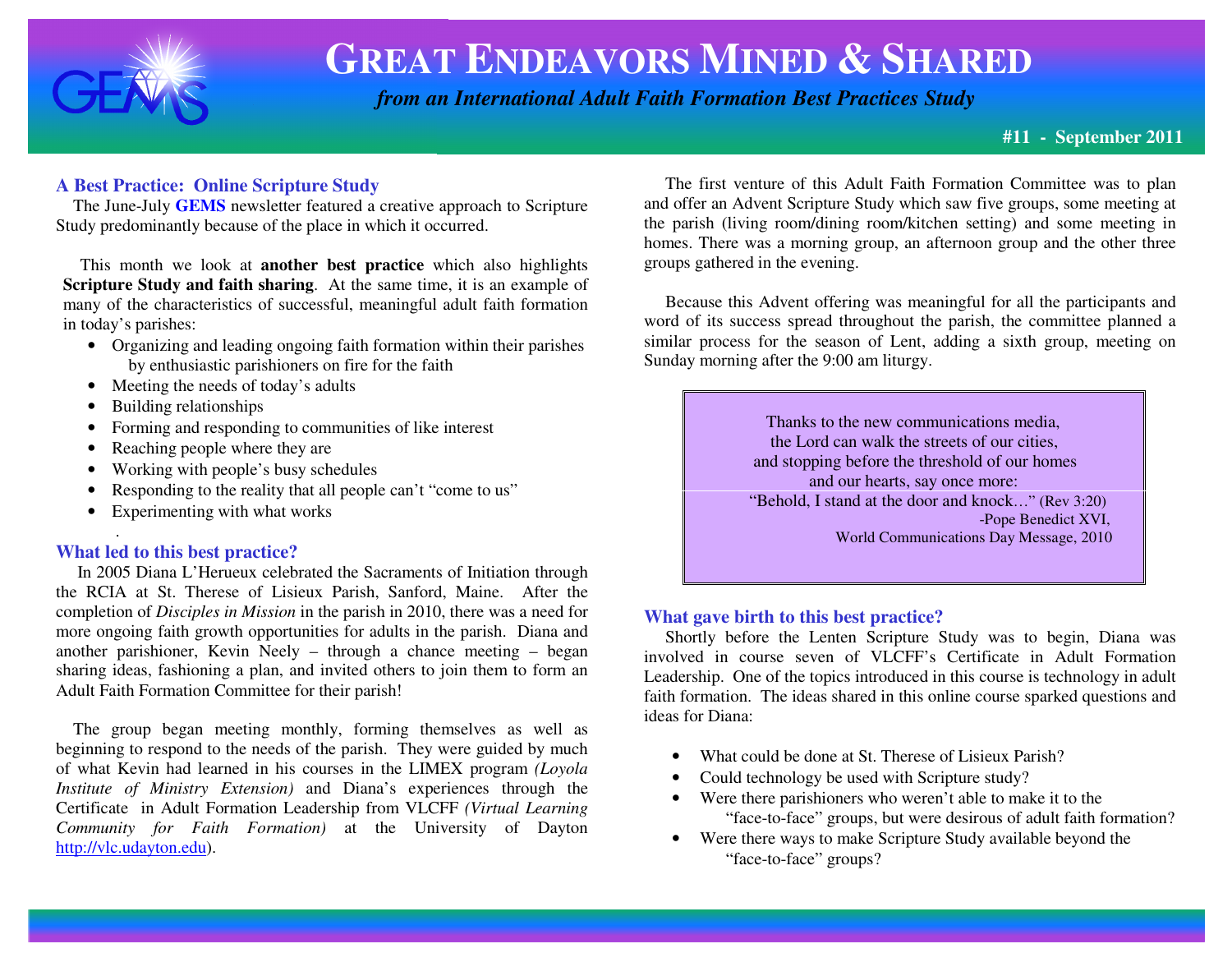# **GREAT ENDEAVORS MINED & <sup>S</sup>HARED**

 With these promptings, Diana and the committee investigated the possibilities and an online Scripture Study for Lent was born.

### **What was the process?**

The Little Rock Scripture Study (www.littlerockscripture.org) session of "The Passion and Resurrection Narratives of Jesus" was used by both the face-to-face groups and the online Scripture groups.

 For this initial endeavor, Diana created a "closed group" on her Facebook page which could only be accessed by those registered for this Scripture study.

 Participants used this Facebook page, then, to post their responses to the questions posed in the discussion booklet, as well as respond to the postings of each other, each day, every other day, or whatever fit with their schedule.

 At the end of each week, they used the Facebook online Chat to talk to each other "live" if they wished.



### **Who participated?**

 In Diana's words: "I thought this group would be mostly made-up of young adults but to my surprise, we had people in just about every age group from 20 to 70 (the oldest one in a local nursing home was the one who participated the most!)."

 There were fifteen group members; three had participated in the Advent "face-to-face" study. The rest were all newcomers who were interested because of the online opportunity. They included a few young moms and one young dad, one woman in her 70's, and some middle-aged career people.

### **What Did the Participants Say?**

 This sampling of the comments from the participants gives a glimpse into the impact, not only of the ongoing importance of Scripture study, but of the vitality of online learning in adult faith formation today:

- "I've learned so much about Scripture, about my faith."
- "This group became a family to me, especially because of the death of my dad to cancer."
- "This was so much better than once a week. I could go online several times a week and respond to others' postings. It provided time for reflection, pondering, prayer."
- "I feel so encouraged to continue learning, to continue growing in my faith, walking in my faith journey."
- • "This surprised me – how comfortable I felt sharing with a 'cybergroup' about my faith. It was fantastic."
- •"I felt very safe here. It was a wonderful experience."
- "I felt uncomfortable at first because I felt everyone else knew so much more about Scripture than I did; but everyone was so wonderful. They were so affirming. They told me I was a breath of fresh air! They encouraged me so much. I felt so accepted and feel like I have grown so much."
- "I don't feel like there was any lack of personal feeling and care because of it being online. Unbelievable! Amazing!"
- "I am so grateful for this opportunity. I could have never done it if I had to come to the parish every week."

### **What are some of the effects of this initiative?**

 In addition to the obvious effects (evident in the people's comments above) of increased understanding and appreciation of Scripture, Diana and the Adult Faith Formation Committee point out that the participants: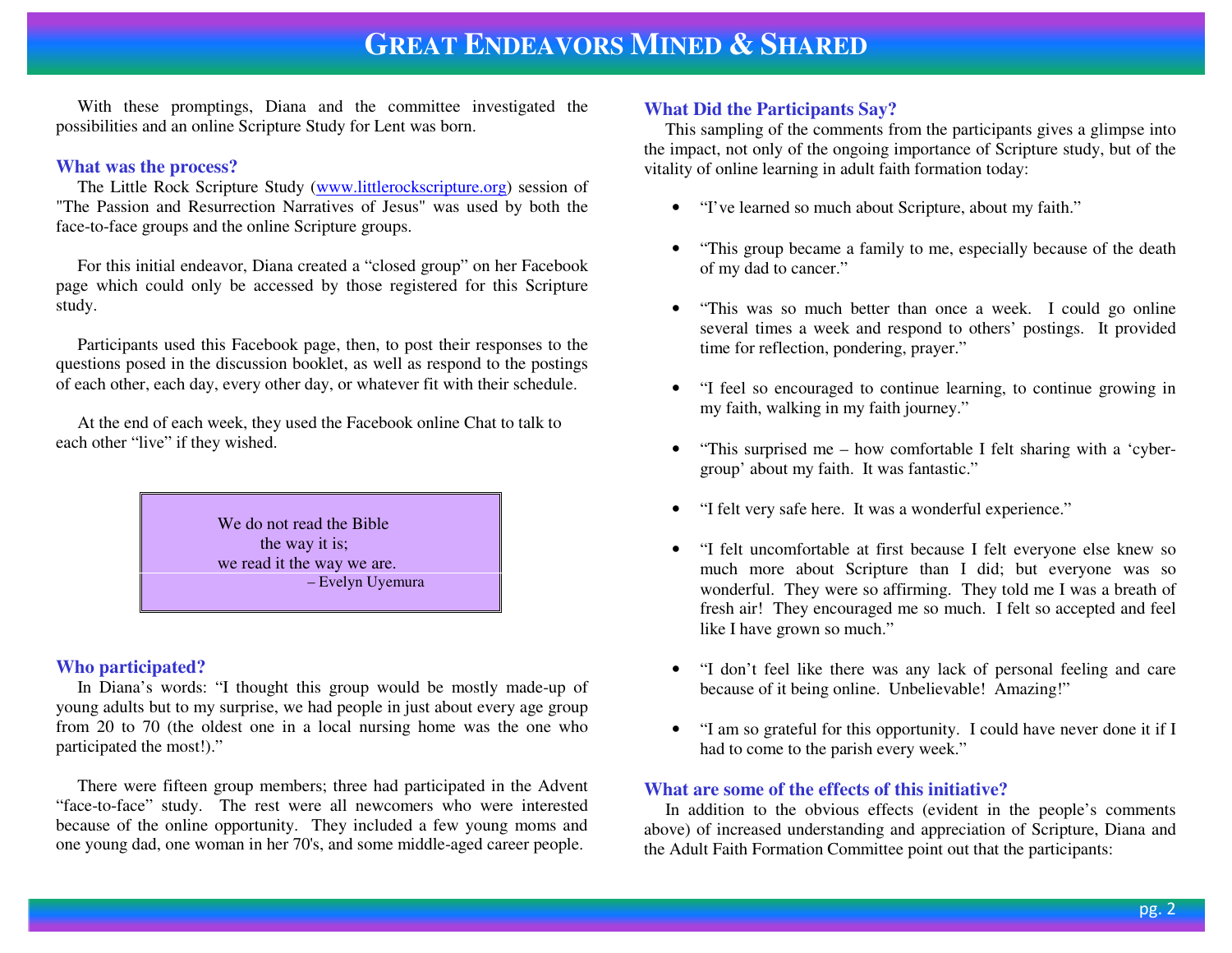## **GREAT ENDEAVORS MINED &SHARED**

- • were able to realize the value of the "group" as a place to share faith with others and be enriched by the sharing of others. Most of these participants would not have been able to be part of a group, without the online opportunity
- •felt a heightened sense of belonging to the parish
- • are now curious about other group learning/sharing experiences, especially those that could be done online

 Most people are bothered by those passages of Scripture they do not understand, but the passages that bother me are those I do understand. -Mark Twain

### **Two Sparkling GEM Suggestions-Wonderings**

 The beauty of adult faith formation is "one-size-doesn't-fit-all." There are so many ways to imaginatively do things. Little Rock Scripture Study, of course, provides recorded materials (DVDs and CDs) for each of their studies. A blended offering might be provided: a chance to take advantage of these resources in a live setting and then participate in the online discussion. **In what other ways could the recorded materials be used/available to an online group?** 

 Be sure to subscribe to the online newsletter for Little Rock Scripture Study to stay up-to-date with on-going formation as well as fascinating ideas of what others are doing: www.littlerockscripture.org.

 We're all aware of how all adult faith formation, especially Scripture study, needs to be rooted in prayer. **What are the innovative ways you would do that during an online experience?** Diana provided a prayer at the beginning of each week for the participants to use before they began their postings. She also shared with them the *Lectio Divina* process so they might use that themselves with their daily readings. When the participants gathered each Sunday for their "live chat," they began with prayer together.

### **Some Suggested Nuggets for Planning and Process**

 Just as the process of our "live, face-to-face" events need to be planned well, so, too, online formational opportunities need careful planning and processes to ensure faith-filled and faithful opportunities for learning, faithsharing, and growth.

 Here are **a few things to consider** (with some things that St. Therese of Lisieux Parish did for this best practice). As in all adult faith formation endeavors, "one size never fits all." Depending upon the offering, depending upon the group, **you will need to decide** the best approaches, the most conducive methods, the most helpful guidelines to ensure a respectful and comfortable atmosphere, a successful offering, a learning and faith-filled experience for your participants.

• **Will the facilitator regularly oversee/monitor the comments that are posted by the participants to be sure they are appropriate, to be sure they are theologically accurate?** 

Diana recounts for us that her first message to the group reminded them of the rules for their time together:

- $\triangleright$  show respect for each other (no negative humor, criticism, or independent) judgment)
- $\triangleright$  what is shared in the group stays in the group
- ⋗ there is no such thing as a dumb question

Diana's experience was: "I did not run into any inappropriate comments but was prepared to handle them in a loving and non-judgmental way while at the same time correcting the problem (first by personal e-mail, and if needed by a follow-up phone call). If the problem persisted, I would have to (as the very last solution) take the person out of the secure group."

#### • **How will the facilitator answer the participants' questions that might arise?**

Diana's experience will certainly resonate with many facilitators: "I did indeed get some very interesting and challenging questions and was mostly able to fall back on my own knowledge or by looking up the answer(s) in Catholic study materials and books I have. When the answer was still not understandable to them or I wasn't sure how to answer it completely correctly myself, I suggested to them to either ask the pastor or I could ask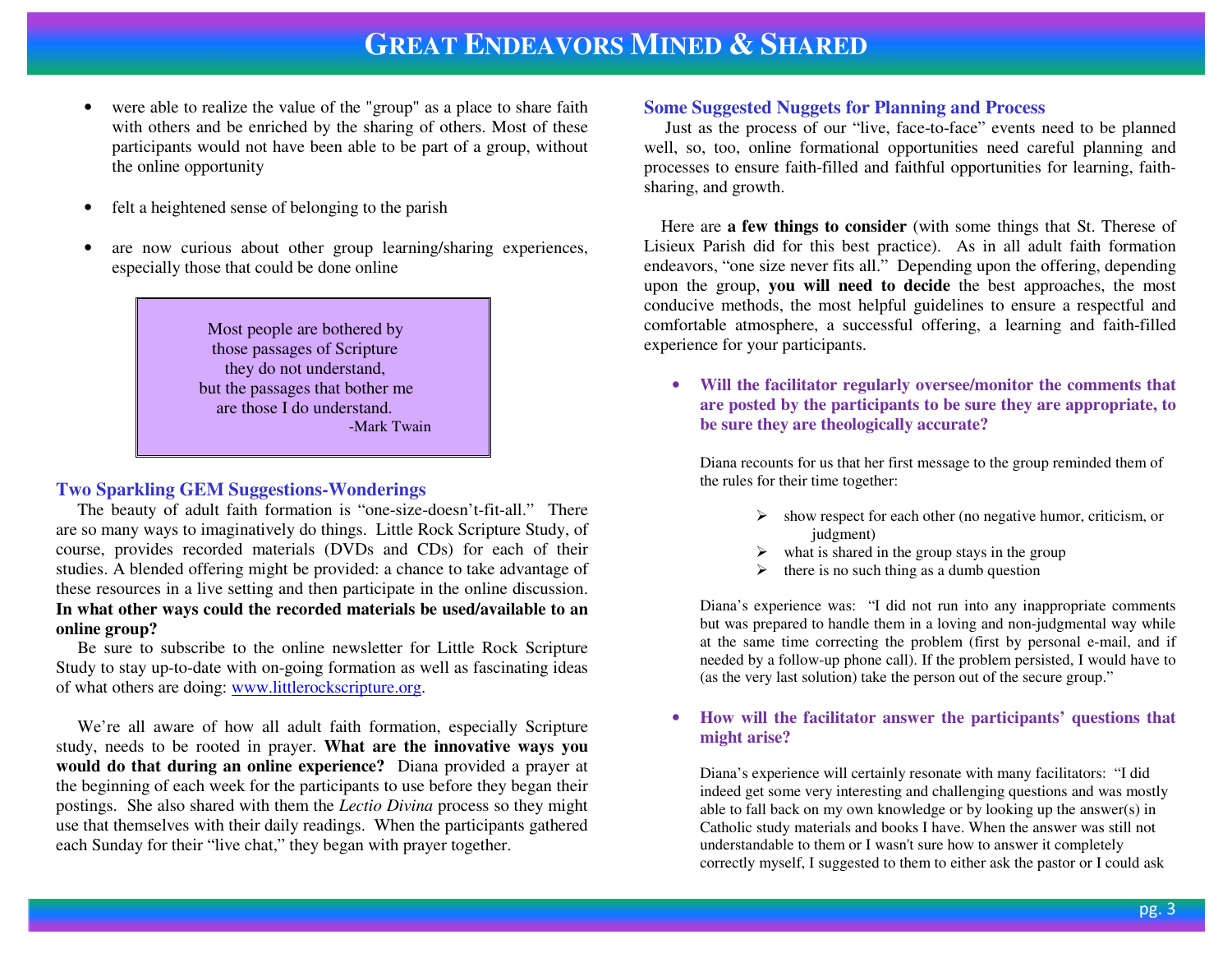## **GREAT ENDEAVORS MINED &SHARED**

him for them. A few questions were answered accurately and in-depth as a team-effort - which I think, is the most conductive for the learning process of everyone involved."

#### • **Will the facilitator use techniques to keep the discussion flowing, to keep it on track, to help the participants go deeper?**

Again, just as in face-to-face small groups, the facilitator needs to be competent in facilitation skills, the person monitoring an online group must be especially proficient in keeping the group a community, helping them stay connected to the message and their purpose. They need to be able to "read body language" without seeing the bodies.

Diana said, "I often used follow-up questions and/or additional interesting connections/facts/teachings. Some of them I came up with as I was reflecting on the readings and commentary from the *Little Rock Bible Study* material or on the responses from group members. Some of them I also thought of or found after reading the same material in other Bible commentaries. It really helped to keep the discussion flowing and on track, and helped the members to go deeper."

### **What are the factors that made this initiative successful?**

 Diana feels that the key factor is providing parishioners with another alternative to be part of an adult faith learning/sharing experience. Many people today are so limited in how much time they can spare throughout the day or week and this gives them an opportunity to take part according to their schedule and at their convenience.

 One sign of the success can be seen in Diana's comments: "I have actually started another online group which 'spawned' from this Bible Study group. We are doing a weekly study on the upcoming Sunday liturgy in which I use material from *Breaking Open the Word* (by Mary Birmingham available at www.pastoralplanning.com; can be downloaded for \$8 a month) and inject *Lectio Divina* meditation/reflection into it.

 People post (again on my Facebook in a closed group) throughout the week and then on Sunday after Mass, we share some more about our experience/insights from the liturgy, homily, or anything else that touched us during liturgy."

 Because this material changes weekly, this type of group is very flexible, allowing people to join anytime, not having to participate every single week. The same material is also posted on the parish website for individual's on their own: <u>www.stthereseparishmaine.org</u> (click on faith formation).

> Reading the Bible without meditating on it is like trying to eat without swallowing. - anonymous

### **Some Suggested Nuggets for the Future**

 Diana indicated that there were some "quirks" in using Facebook which she and the group found cumbersome:

- the posting sequence became a little confusing as posts got moved when people commented on them
- the visibility of the posts got shortened
- • one has to be fairly familiar with Facebook to be able to figure out things

 Therefore, Diana's plans are to look into other possibilities for the future. Here are some that parishes around the country, around the world, might consider:

 For those who are just beginning Scripture Study and are member dioceses with VLCFF *(Virtual Learning Community for Faith Formation)* at the University of Dayton http://vlc.udayton.edu), you might begin with a closed group session through VLCFF of:

- *Introduction to the Old Testament*
- *Introduction to the New Testament*

 Simply request that those registering from your parish be placed in the same section together (you provide VLCFF with the list). If you chose, your parishioners would also have the option for "blended learning" – the online experience combined with a weekly face-to-face session.